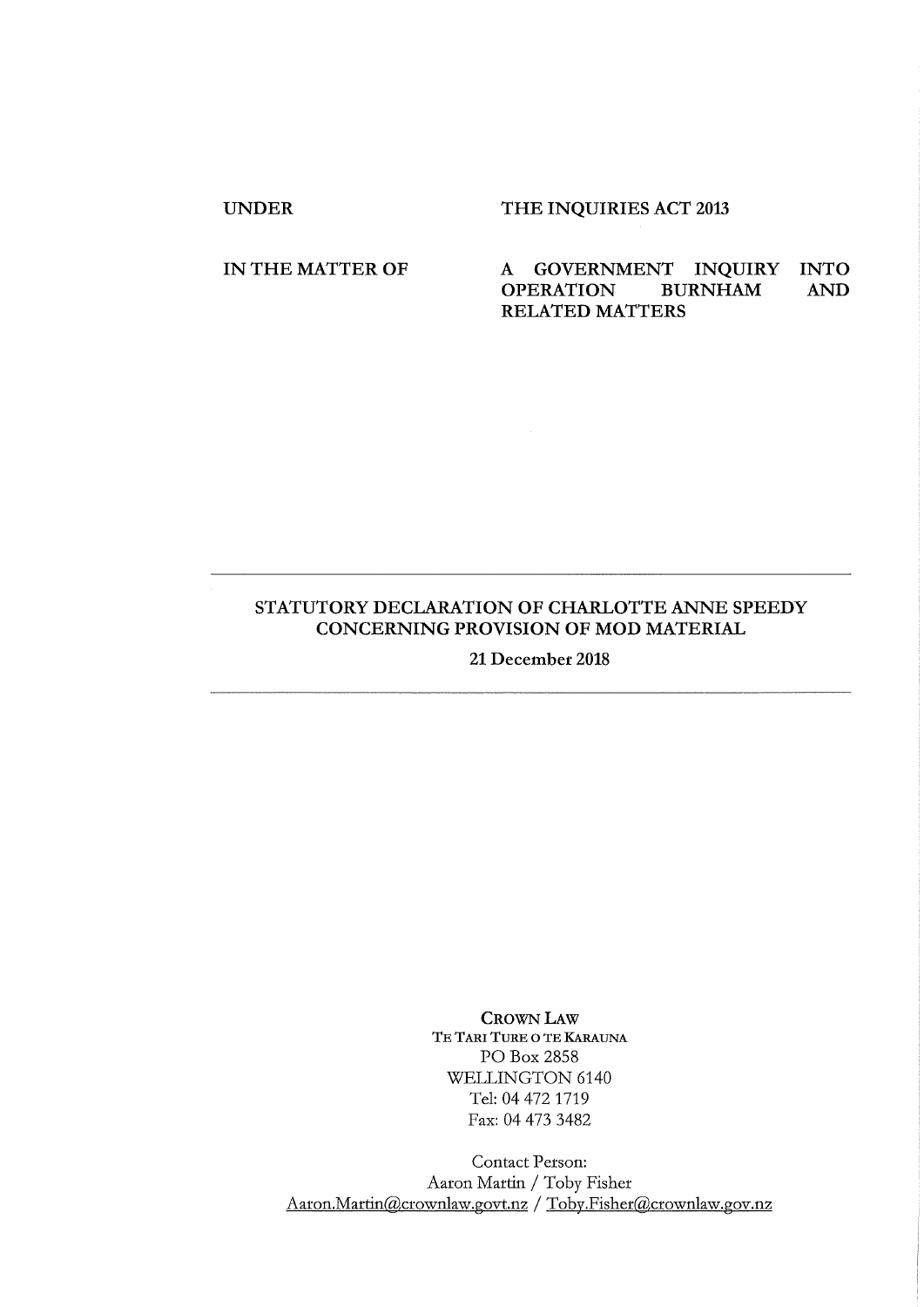I, Charlotte Anne Speedy, of Wellington, Legal Adviser, solemnly and sincerely declare:

- I am the Director, Ministerial Services at the Nlinistry of Defence **(MoD).** I  $\mathbf{1}$ . lead MoD's team responsible for the Ministry's engagement in the Government Inquiry.
- 2. In response to Inquiry Minute No.6, I arranged for inquiries to be undertaken within MoD to identify information held by MoD that is relevant to the Inquiry's Terms of Reference.
- 3. I oversaw both electronic and hard copy searches to identify potentially relevant material falling within paragraph 7 of the Inquiry's terms of reference.
- 4. As for the electronic searches, the MoD used the following search terms: Afghanistan, Operation Watea, Provincial Reconstruction Team, Middle East, Operation Burnham, Rules of Engagement, Qari Miraj, Tirgiran Valley.
- 5. For hard copy searches, the MoD searched all files held by the Ministry relevant to the Inquiry.
- 6. All potentially relevant documents identified during the searches, including borderline documents that did not clearly fall within the terms of reference, were cross-referenced with the material that has already been provided to the Inquiry by the NZDF, As a result of that cross-referencing exercise, it is clear that N%DF has already provided to the Inquiry all potentially relevant documents held by MoD.
- 7. A letter from Helen Quilter, the Secretary of Defence is at annex A. A table showing die cross-referencing exercise is provided as confidential annex B.
- 8. As a result, I consider that MoD has complied with paragraph 15 of Inquiry Minute No.6.
- 9. To the best of my knowledge and belief, this declaration is correct in all respects and carries out my obligations under the disclosure order.

 $48.8$